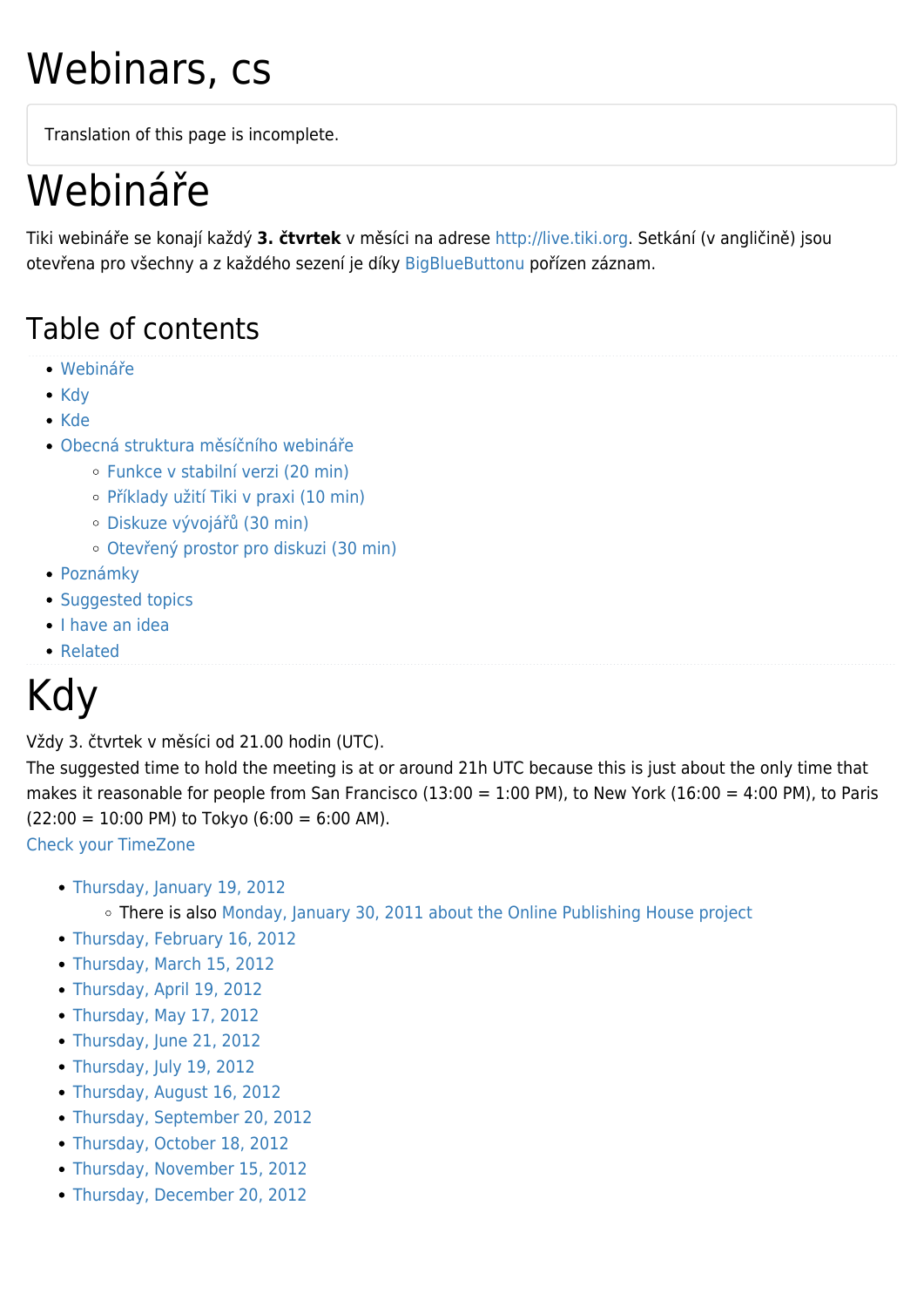- Kde
	- Tady: [Live](https://tiki.org/Live)

# Obecná struktura měsíčního webináře

These are general guidelines, and we'll adapt according to feedback of participants. The webinars have quite diverse topics and they are intended to attract all interested community members, from new users to experienced developers.

#### Funkce v stabilní verzi (20 min)

This is to present new(ish) features that are available in the most recent stable version of Tiki, as of now: [Tiki8.](http://doc.tiki.org/Tiki8) This is therefore suitable for a wide audience, not just developers who wish to attend.

### Příklady užití Tiki v praxi (10 min)

This is for users or site administrators to present their Tiki sites. Of most interest will be how various powerful features of Tiki are combined and configured to create an application. Also interesting would be theme customizations or other feature customizations that enabled these sites, but just simple configuration or [Profiles](http://profiles.tiki.org) are interesting as well. Also suitable for a wide audience.

## Diskuze vývojářů (30 min)

This is for developers to present and discuss latest work that could have been either committed to trunk, in an experimental branch, or even still only in planning phase. Although this webinar is targeted more at developers, everyone is welcome to listen in and learn. The format provides for a longer presentation and more question and answer time, and is likely to have more discussion.

- Developer-focused discussion on how to improve code or development process
- New things in trunk (for Tiki 9)
- Coding style
- Merging & branching
- Schedule of releases
- Desired architecture changes
- Guest appearance by devs of libraries we use (ex.: Smarty, Zend Framework, etc.)
- New developers that have some questions on how to get started: this is the time to ask experienced Tiki developers
- $e$  etc.

### Otevřený prostor pro diskuzi (30 min)

- Round table: everyone introduces themselves and what they are working on / interest in
- Improving things in the community
- Jak tato funkce Tiki pracuje?
- Pracuje někdo na XY?
- Cokoli Vás napadne
- atd.